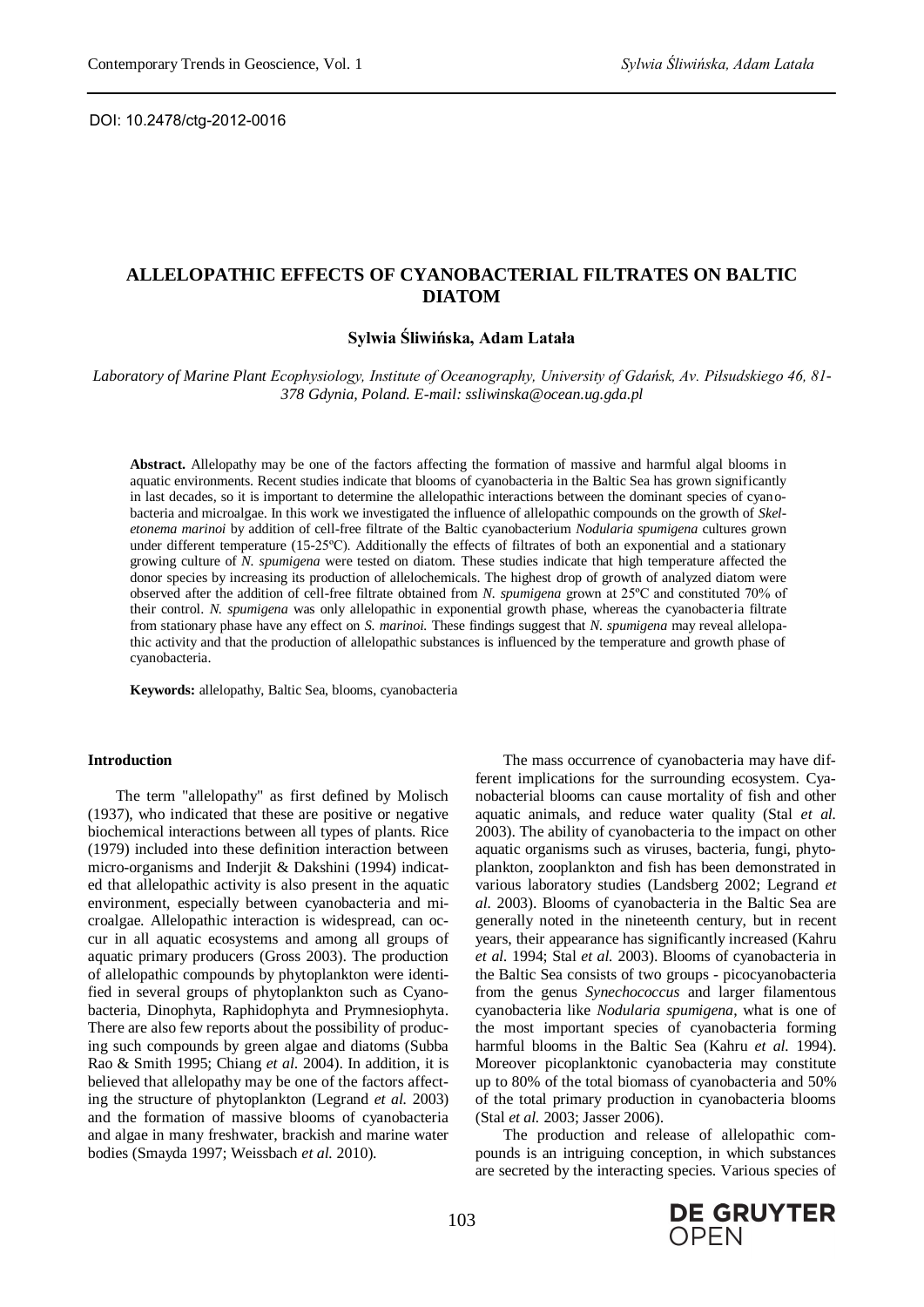cyanobacteria are known to produce intra- and extra- cellular metabolites with diverse biological activities, such as antialgal (Kaya *et al.* 2002), antibacterial (Isnansetyo *et al.* 2003), antifungal (Kundim *et al.* 2003) and antiviral activity (Shih *et al.* 2003; Noaman *et al.* 2004). Relatively little is known about the inhibitory effect of secondary metabolites of cyanobacteria on coexisting organisms (Sivonen & Jones 1999). The occurrence of allelopathic effects are common in cyanobacteria and algae, but the specific mode of action of several secreted compounds is still unknown. In many cases it is difficult to demonstrate direct evidence of allelopathic interactions in natural phytoplankton communities. It is therefore important to characterize the allelopathic effects in controlled experiments to investigate the nature of the substances released and their mode of action on target organisms.

The main aim of this work was to estimate the allelopathic effect of cyanobacterium *N. spumigena* on diatom *S. marinoi*. *S. marinoi* was chosen for this study because it constitutes very important component of the spring diatom blooms in the Baltic Sea. In this study, the influence of allelopathic compounds on the growth of analyzed species was investigated by addition of cell-free filtrate of *N. spumigena* cultures grown under varied temperature conditions and different growth phase of cyanobacteria. Provision of information on allelopathic interactions may contribute to a better understanding of the occurrence of massive blooms of cyanobacteria in many aquatic ecosystems, including the Baltic Sea.

## **Materials and methods**

#### *Algal material and culture conditions*

The experiments were conducted on filamentous cyanobacterium *Nodularia spumigena* (BA-15) and diatom *Skeletonema marinoi* (BA-98). The strains were isolated from the coastal zone of the Gulf of Gdańsk (southern Baltic Sea) and are maintained as unialgal cultures in the Culture Collection of Baltic Algae (http://ccba.ug.edu.pl) at the Institute of Oceanography, University of Gdańsk, Poland (Latała 2003; Latała *et al.* 2006). Tests on the "batch cultures" were carried out in 100 ml glass Erlenmeyer flasks containing sterilized F/2 medium (Guillard 1975). The media were prepared from Baltic water with a salinity of about 8 psu, which was filtered through glass fiber filters (Whatman GF/C). The cyanobacterium strain was incubated under a 16:8 h light:dark cycle at three temperature (15, 20 and 25°C) and PAR irradiances of 10 μmol photons  $m<sup>-2</sup>$  s<sup>-1</sup>. The cultures were acclimated to every temperature condition and then cyanobacterial cultures were used as a source of inoculum for the establishment of the allelopathy experiments. We also compared the allelopathic effects of *N. spumigena* cultures in exponential and stationary growth phases. *N. spumigena* culture was kept in the incubation chamber until it reached the exponential or stationary growth phase, as monitored by culture density measurements. The effects of cell-free filtrates of both the stationary and an exponentially growing culture were tested on *S. marinoi* using

the same procedure as above. Tested diatom grown in constant conditions of 20 $^{\circ}$ C, 10 µmol photons m<sup>-2</sup> s<sup>-1</sup> and 8 psu.

# *Experiment setup*

Allelopathic interactions was determined by using the method proposed by Śliwińska *et al.* (2011). Allelopathic interaction was studied by adding the cell-free filtrate obtained from cyanobacterial culture to tested diatom. The filtrate was filtered through Whatman GF/C filters. Next the cell-free filtrate  $(V = 5$  ml) was added to 50 ml Erlenmeyer flasks containing tested algae ( $V = 50$ ) ml). In all experiments, the ratio of cyanobacteria to target species in the Erlenmeyer flasks was adjusted to 1:1 based on the chlorophyll *a* contents of the cultures thus the proportion of cyanobacteria in relation to target algae was equal to  $80:80 \mu g$  chl *a* l<sup>-1</sup>. Control samples were prepared by adding mineral medium F/2 with a volume equal to the added cell-free filtrate obtained from cultures of cyanobacteria. After 1, 3 and 7 days of exposure the culture density of the target species was determined. Culture density was determined by the number of cells and optical density (OD). The number of cells was measured microscopically using Bürker chamber and OD was measured spectrophotometrically at 750 nm with a Multiskan GO Thermo Scientific UV-VIS spectrophotometer. The results of cell number and OD cultures were used to determine the linear correlation between the measured parameters. Determined relationships were then used to estimate the number of cells in the cultures tested only on the measurements of the OD. Tests were conducted in triplicate and all analyzed diatom were obtained from early exponential growth phase.

#### *Statistical analyses*

Analysis of variance (ANOVA) was used to test for differences in the all analyzed parameters between the target algae cultures treated with cyanobacterial cell-free filtrates and the control, over the experimental period. A post hoc test (Tukey's HSD) was used to show which treatments significantly differed from the control and from each other. All tests are in a significance level of P  $= 0.05$ , and data are reported as means  $\pm$  SD. The statistical analyses were performed using the SSP Statistica® 10.

# **Results**

The results showed that Baltic cyanobacterium *N. spumigena* significantly decreased the number of cells of diatom *S. marinoi* compared to their control (Fig. 1). Addition of cell-free filtrate from *N. spumigena* cultures grown under different temperature inhibited the growth of analyzed species in various range. In this work we show, that high temperature affected the donor species by increasing its production of allelochemicals and the highest drop of growth was observed after the addition of cellfree filtrate obtained from *N. spumigena* grown at 25°C.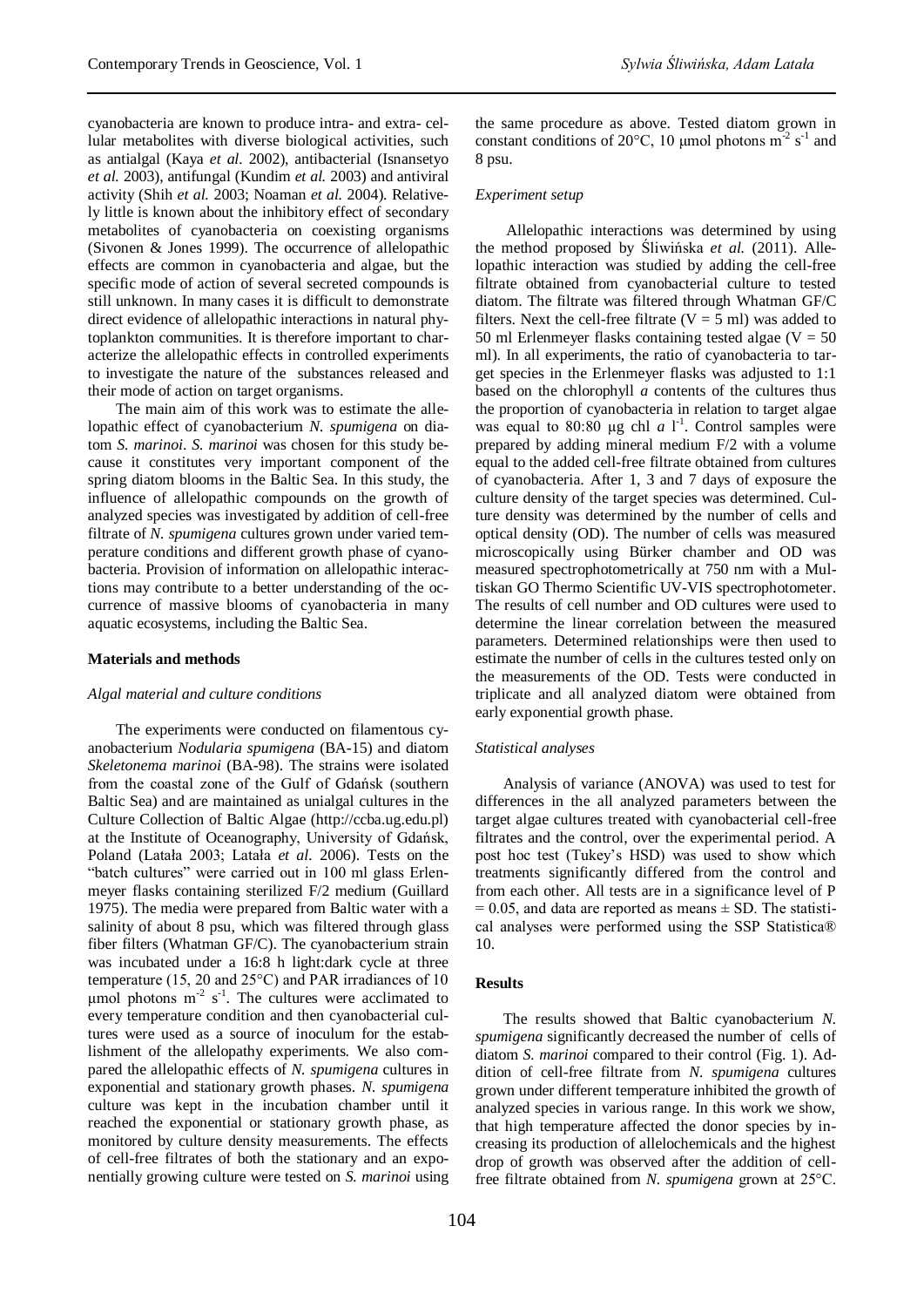In the experiment the minimum cells response of *S. marinoi* cultures constituted 70% of their control. We also found (Fig. 1) that growth phase of cyanobacterium has a impact of their allelopathic interaction on *S. marinoi. N. spumigena* has only allelopathic potential in exponential growth phase, whereas the culture filtrate from stationary phase has any allelopathic effect on *S. marinoi.*



**Fig 1.** Effects of filtrates from a) exponential and b) stationary growth phase of culture *N. spumigena* grown at 15, 20 and 25°C on *S. marinoi* expressed as the response (%) of cells density in the treated algal cultures in relation to the control ( $n = 3$ , mean±SD).

# **Discussion**

Production of harmful substances is common, but not identical for all species forming massive blooms and are no clear reasons for the synthesis of these compounds (Legrand *et al.* 2003, Gross 2003). It is possible that their function enables deterrence of predators and inhibition of co-occurring species of phytoplankton (Turner *et al.* 1997; Liu *et al.* 2010). In addition, it is suggested that in the Baltic Sea cyanobacterial allelopathy may cause their dominance after the maximum concentration of cells is formed by environmental factors (Granéli & Johansson 2003a, b; Suikkanen *et al.* 2004, 2005). The use of biological tests is the first step in identifying which group of allelopathic compounds is responsible for causing harmful effects in the aquatic environment (Fistarol *et al.* 2004a, b).

In the relatively few studies have documented the impact of allelopathic effects of cyanobacteria. In this work, the influence of allelochemicals on the growth of *S. marinoi* was investigated by addition of cell-free filtrate of Baltic nitrogen-fixing cyanobacteria *N. spumigena* cultures grown under varied temperature and different growth phase of cyanobacteria. These studies indicate that high temperature and only exponential growth phase affected the tested cyanobacteria by increasing its production of allelopathic compounds. In this work we show, that the highest drop of growth was observed after the addition of cell-free filtrate obtained from *N. spumigena* grown at 25°C and the minimum cells response of *S. marinoi* cultures constituted 70% of their control. The Keating (1977, 1978) also showed a decrease the diatom cells after the addition of the filtrate from the waters of the lake, which cyanobacteria was the dominated species and after addition cell-free filtrate of cyanobacterial monocultures. Similar results were noted by Lafforgue *et al.* (1995), who proved that the low biomass of *Fragilaria crotonensis* in the Aydat lake in 1984 was probably the result of growth inhibition by extracellular metabolites excreted in the growing population of *Anabena* sp. Moreover, Lam and Silvester (1979) showed allelopathic interaction between the *Anabaena oscillarioides* or *Microcystis aeruginosa* and *Chlorella* sp. In their study *A. oscillarioides* and *M. aeruginosa* significantly inhibited the growth of *Chlorella* sp., while *M. aeruginosa* also negatively affected on the growth of *A. oscillarioides*.

Many studies have shown that cyanobacteria may release allelopathic substances into the medium (Oufdou *et al.* 1998; Østensvik *et al.* 1998). Cyanobacterial peptides, hepatotoxins and microcystin cause the allelopathic effect of higher plants (MacKintosh *et al.* 1990; Pflugmacher 2002) and phytoplankton (Kearns & Hunter 2001, Singh *et al.* 2001). Cyanobacterial allelopathy appear to be especially common for freshwater species (Gross 2003), but recent studies have shown that there is evidence for inhibition of cryptomonads and diatoms also by brackish cyanobacteria (Suikkanen *et al.* 2004). The study of these authors have shown that two blue-green algae *Aphanizomenon flos-aquae* and *Nodularia spumigena*, which are common species during summer blooms in the Baltic Sea, causing decrease the number of cells *Rhodomonas* sp. and *Thalassiosira weissflogii*, which grow as a monoculture. Also in natural phytoplankton communities from the Baltic Sea, cyanobacterial cell-free filtrate caused a decrease the number of cryptomonas and an increase the number of cells of other cyanobacteria, green algae, dinoflagellata and nannoflagellata (Suikkanen *et al.* 2005).

Only several authors showed that the production of allelopathic compounds may be caused by temperature. Ame *et al.* (2003) noted that production of higher amounts microcystin by cyanobacteria was caused by temperature higher than 23ºC. In temperature 20ºC the cyanobacterium *Cylindrospermopsis raciborskii* also showed the highest production of cylindrosperopsin (Griffiths & Saker 2003). Moreover nodularin production by cyanobacteria was low in temperatures about 7-16ºC (Lehtimaki et al. 1997). These findings indicate that cya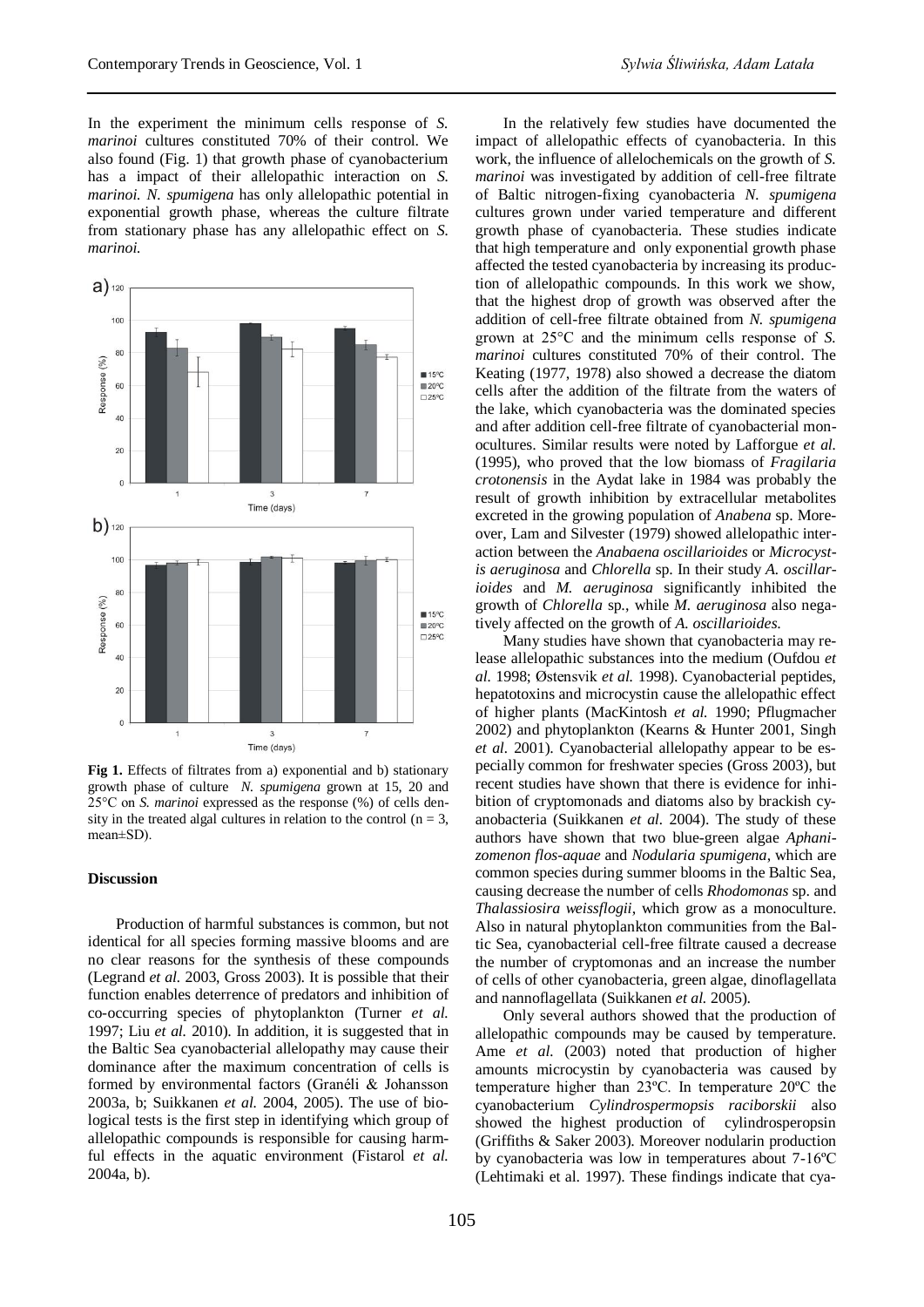nobacteria *N. spumigena* reveal allelopathic substances and their production may depend of temperature, which was also consistent with the results obtained in this work. Vance (1965) noted, that in order to affect the competitors of the producer, allelochemicals should be excreted already during exponential growth and not only during cell lysis. Moreover, Suikkanen *et al.* (2004) showed that the filtrate from the exponential growth phase *N. spumigena* had a distinct negative allelopathic effect on both *T. weissflogii* and *Rhodomonas* sp., whereas the stationary culture filtrate did not affect the target species. These results are also consistent with the results obtained in this work. Suikkanen *et al.* (2004) also reported that the allelopathic activity was observed only in cultures where nodularin concentration was low. Therefore it is suggested that it is unlikely that the observed effect of nodularin induced allelopathic activity and other compounds must be responsible for the observed effects (Suikkanen *et al.* 2006).

Allelopathy may play an important role in the succession of species, the formation of massive blooms and even the appearance of invasive species. Some species of phytoplankton are known to produce and release secondary metabolites that can interact with coexisting organisms. There are not many reports about the causes and consequences of allelopathic effects of cyanobacteria in the Baltic Sea. It is therefore important to conduct more detailed studies of this phenomenon. Provide new information on the allelopathy of cyanobacteria and microalgae may be important in understanding the phenomenon of the emergence of massive blooms of algae in many aquatic ecosystems, including the Baltic Sea.

## **Acknowledgements**

This study was partly supported by Ministry of Science and Higher Education (MNiSW) grants, Poland, no. 2952/B/P01/2011/40 and no. N R14 0071 06.

## **References**

- Ame, M.V., M. Diaz, D.A. Wunderline (2003) Occurance of toxic cyanobacterial blooms in San Roque Reservoir (Cordoba, Argentina): a field and chemometric study. *Inc. Environ. Toxicol.,* 18, 192-198
- Chiang, I.Z., W.Y. Huang, J.T. Wu (2004) Allelochemicals of *Botryococcus braunii* (Chlorophyceae). *J Phycol.,* 40, 474-480
- Fistarol, G.O., C. Legrand, E. Selander, C. Hummert, W. Stolte, E. Granéli (2004b) Allelopathy in *Alexandrium* spp.: effect on a natural plankton community and on algal monocultures. *Aquat Microb Ecol.,* 35, 45-56
- Fistarol, G.O., C. Legrand, K. Rengefors, E. Granéli (2004a) Temporary cyst formation in phytoplankton: a response to allelopathic competitors? *Env Microbiol.,* 6, 791-798
- Granéli, E., Johansson N. (2003a) Effects of the toxic haptophyte *Prymnesium parvum* on the survival and feeding of a ciliate: the influence of different nutrient conditions. *Mar Ecol Prog Ser.,* 254, 49-56
- Granéli, E., Johansson N. (2003b) Increase in the production of allelopathic substances by *Prymnesium parvum* cells

grown under N- or P-deficient conditions. *Harmful Algae,* 2, 135-145

- Griffiths, D.J., Saker M.L. (2003) The Palm island mystery disease 20 years on: a review of research on cyanotoxin cylindrospermopsin. *Inc. Environ. Toxicol.,* 18, 78-93
- Gross E.M. (2003) Allelopathy of Aquatic Autotrophs. *Crit Rev Plant Sci.,* 22, 313-339
- Guillard, R.R.L. (1975) Culture of phytoplankton for feeding marine invertebrates. **In:** W.L Smith and M.H. Chanley (eds.) *Culture of Marine Invertebrate Animals*. Plenum Press, New York, USA: 26-60
- Inderjit, K., Dakshini M.M. (1994) Algal Allelopathy. *The Botanical Review*, 60, 2, 182-196
- Isnansetyo, A., L. Cui, K. Hiramatsu, Y. Kamei (2003) Antibacterial activity of 2,4-diacetylphloroglucinol produced by *Pseudomonas* sp. AMSN isolated from a marine alga, against vancomycin-resistant *Staphylococcus aureus*. *Int. J. Antimicrob. Agents.,* 22, 5, 545-547
- Jasser I. (2006) The relationship between autotrophic picoplankton (APP) – the smallest autotrophic component of food web and the trophic status and depth of lakes. *Ecohydrol. and Hydrobiol.,* 6, 1-4, 69-77
- Kahru, M., U. Horstmann, O. Rud (1994) Satellite detection of increased cyanobacterial blooms in the Baltic Sea: natural fluctuation or ecosystem change? *Ambio,* 23, 469-472
- Kaya, K., A. Mahakhant, L. Keovara (2002) Spiroidesin, a novel lipopeptide from the cyanobacterium *Anabaena spiroides* that inhibits cell growth of the cyanobacterium *Microcystis aeruginosa*. *J. Nat. Prod.,* 65, 920-921
- Kearns, K.D., Hunter M.D. (2001) Toxin-producing *Anabaena flosaquae* induces settling of *Chlamydomonas reinhardtii*, a competing motile alga. *Microb Ecol.,* 42, 80-86
- Keating K.I. (1977) Allelopathic influence on blue-green bloom sequence in a eutrophic lake. *Science,* 196, 885-887
- Keating K.I. (1978) Blue-green algal inhibition of diatom growth: transition from mesotrophic to eutrophic community structure. *Science,* 199, 971-973
- Kundim, B.A., Y. Itou, Y. Sakagami, R. Fudou, T. Iizuka, S. Yamanaka, M. Ojika **(**2003) New haliangicin isomers, potent antifungal metabolites produced by a marine myxobacterium. *J. Antibiot.,* 56, 7, 630-638
- Lafforgue, M., W. Szeligiewicz, J., Devaux, M. Poulin (1995) Selective mechanisms controlling algal succession in Aydat Lake. *Water Sci. and Technol.,* 32, 117-127
- Lam, C.W.Y., Silvester W.B. (1979) Growth interactions among blue-green (*Anabaena oscillarioides, Microcystis aeruginosa*) and green (*Chlorella* sp.) algae. *Hydrobiologia,* 63, 135-143
- Landsberg J.H. (2002) The effects of harmful algal blooms on aquatic organisms. *Rev. Fish Sci.,* 10, 113-390
- Latała A. (2003) Autecological characteristic of some algal strains from Culture Collection of Baltic Algae (CCBA). **In:** N. Lima and D. Smith (eds.) *Biological Resource Centers and the Use of Microbes.* Micoteca da Universidade do Minho, Braga, Portugal, ISBN: 972-97916-3-5, 323- 345
- Latała, A., S. Jodłowska, F. Pniewski (2006) Culture Collection of Baltic Algae (CCBA) and characteristic of some strains by factorial experiment approach. Archiv für Hydrobiologie, 165, *Algological Studies,* 122, 137-154
- Legrand, C., K. Rengefors, G.O. Fistarol, E. Granéli (2003) Allelopathy in phytoplankton - biochemical, ecological and evolutionary aspects. *Phycologia,* 42, 4, 406-419
- Lehtimaki, J., P. Moisander, K. Sivonen, K. Kononen (1997) Growth, nitrogen fixation and nodularin production by two Baltic Sea cyanobacteria. *Appl. Environ. Microbiol.,* 63, 5, 1647-1654